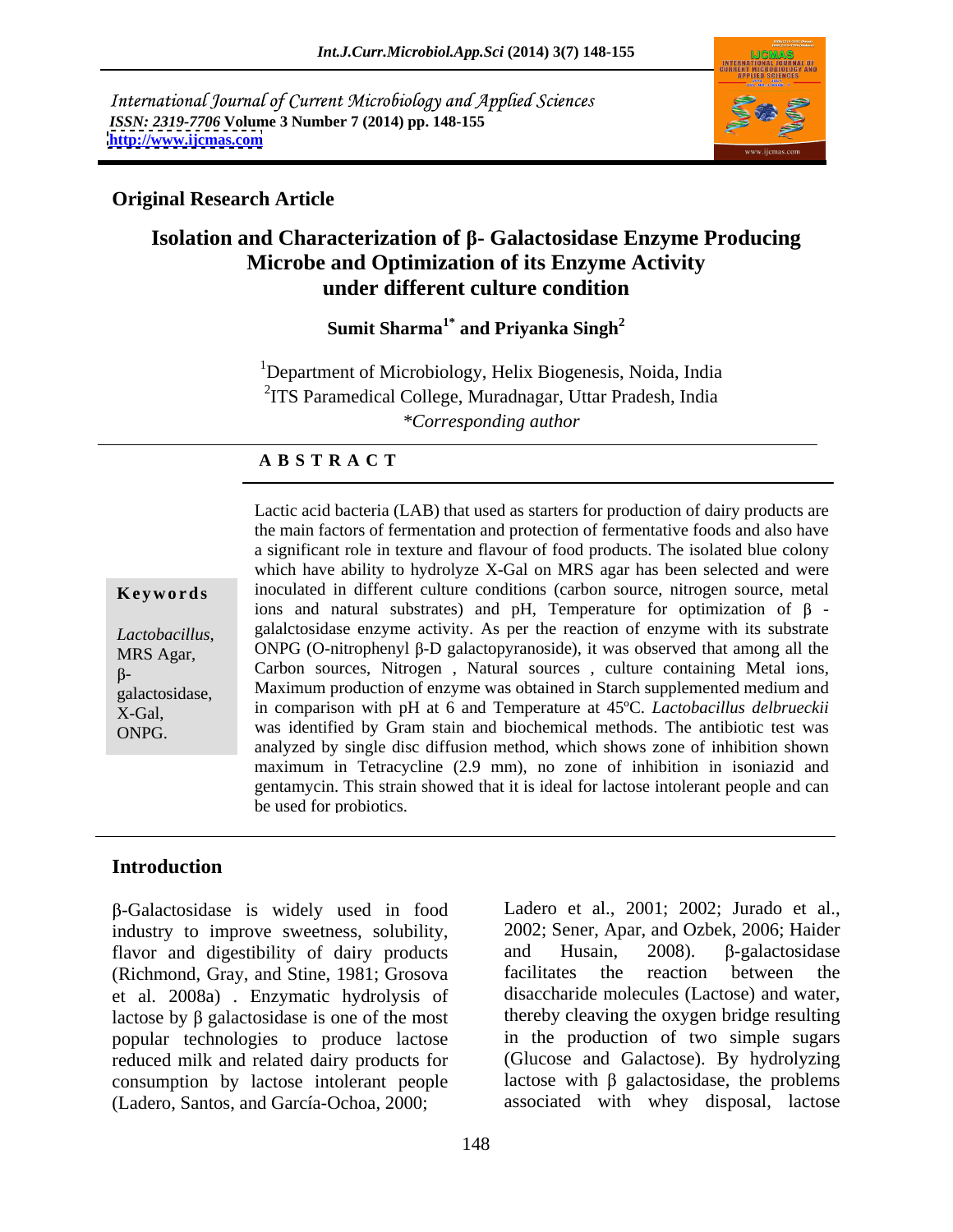microorganisms (bacteria fungi, yeasts), main focus was on the optimization of the plants especially in almonds, peaches, apricots, apples and animal organs (Nagy et Temperature, pH, carbon and nitrogen al., 2001; Flood and Kondo, 2004; Haider and Husain, 2007a).  $\beta$ -Galactosidases from bacterial sources has been widely used for the hydrolysis of lactose because of the ease of fermentation, high activity of the enzyme and good stability (Picard et al., 2005). Were isolated from the curd sample which<br>Lactic acid bacteria (LAB) which constitute was collected from the domestic/residential a diverse group of lactococci, streptococci area(Delhi), and maintained in the and lacto bacilli have become a focus of scientific studies for three particular reasons: (1) lactose maldigesters may consume some fermented dairy products with little or no<br>adverse effects  $(2)$  JAB are generally **Bacteria:** adverse effects, (2) LAB are generally regarded as safe (GRAS) so the enzyme derived from them might be used without extensive purification, and (3) some strains have probiotic activity such as improved digestion of lactose (Vasiljevic and Jelen,<br>
The isolated blue colonies has been selected<br>
2002: Vinderola and Reinheimer 2003) which indicates the presence of B 2002; Vinderola and Reinheimer, 2003).

Lactobacillus reuteri is a dominant strain of the hetero fermentative Lactobacilli in the gastrointestinal tract of humans and animals. Lactobacilli isolated from the stomach contents of piglets were used for the production of improved fermented milk products. Such Lactobacilli were found in large numbers on the stratified, squamous epithelium of the oesophagea. Porcine strains of Lactobacilli would probably be **Inoculums**<br>canable of fermenting lactose in boying milk **Production:** capable of fermenting lactose in bovine milk (Sung et al., 2003).

 $\beta$  galactosidase activity is also abundantly present in the colon of human beings. It catalyzes the first step of lactose carried out in shaker at 37ºC for 48 hours.fermentation in colon and is often measured

crystallization in frozen concentrated deserts as an indication of the capacity of colonic and milk consumption by lactose-intolerant microbiota to ferment lactose present in the individuals can be eliminated (Kim and intestine (Jain, Gupta, and Jain, 2007). The Rajagopal, 2000; Bayramoglu et al., 2007). organism was isolated and screened with  $-Galactosidases$  are found in fermenting ability of  $\beta$  -galactosidase. Our Xgal and assayed to estimate the ONPG media based on the following factors: sources, metal ions and natural substrates.

### **Materials and Methods**

**Collection of Sample:** Culture of microbes were isolated from the curd sample which was collected from the domestic/residential area(Delhi), and maintained in the laboratory of Helix Biogensis, Noida which was used throughout the work.

### **Isolation of - Galactosidase Producing Bacteria:**

The curd sample were serially diluted and plated on MRS agar plate containing 20ul of X-Gal (20mg/ml in DMSO) on its surface. The isolated blue colonies has been selected which indicates the presence of galactosidase enzyme producing bacteria. The isolated strain were primarily screened for an effective  $\beta$ -galactosidase production which is further selected for the detailed investigation regarding the optimization of its Enzyme production in different culture conditions (carbon source, nitrogen source, metal ions and natural substrates) and at different pH and Temperatures.

### **Inoculums Preparation For Enzyme Production:**

One loop full of master culture was transferred to the MRS broth (Robert et al.2006). For effective production. it was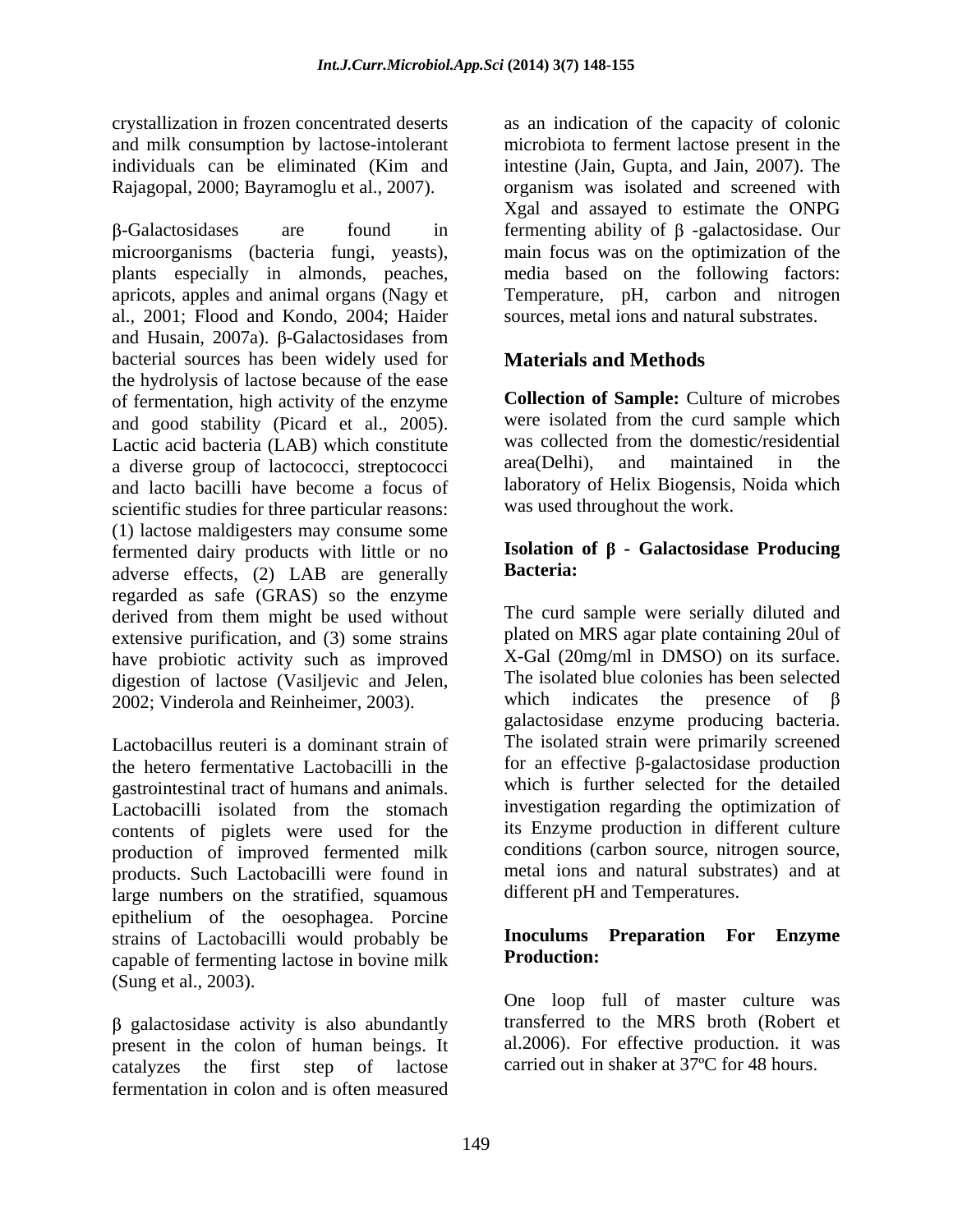The production medium was supplemented with different carbon sources (1% w/v enzyme activity was characterized based on Maltose, Dextrose, Sucrose, Lactose Starch), Bergey's Manuel of Systematic Nitrogen sources (1% w/v organic nitrogen Bacteriology. sources such as Yeast, Beef, Peptone and inorganic nitrogen sources such as Urea, Sodium Nitrate, Sodium Chloride, Galactosidase Producing Bacteria Ammonium. sulphate, Ammonium nitrate, Potassium nitrate), Metal ions (1mM The antibiotic susceptibility of  $\beta$ concentration FeSO<sub>4</sub>, ZnSO<sub>4</sub>, MnSO<sub>4</sub> and galactosidase producing bacteria was EDTA) and Natural sources (1% w/v Wheat analyzed by using standard single disc-EDTA) and Natural sources (1% w/v Wheat analyzed by using standard single disc- Bran, Wheat Flour and Potato Starch) to diffusion method. The overnight culture of investigate their effect on enzyme the test organism was seeded on MRS agar production. The effects of temperature and pH on the production of enzyme were also discs containing Gentamycin, Destone, carried out by different temperature range Nalidixic, Isoniazid, Tetracyclin, Penicilin, (45-85ºC) and pH value (4-10). Amphicilin (25 mg/ml) were placed on the

# Assay determined after 48 hr.

All bacteria were inoculated into tubes **Results and Discussion** containing ONPG and the production of yellow color was indicated positive ONPG results(Miller,1998). 0.1 ml of the culture pallet with 0.9 ml Z-Buffer was added with dairy industries  $\beta$ -galactosidase has been 100 ul chloroform and 50 ul of 1:9 ratio of used to prevent crystallization of lactose, to Toluene: Acetone. After that 0.2 ml of improve sweetness and to increase the ONPG (pre warm 4 mg/ml) was added and incubated at 37ºC for 15 min. The yellow color was observed and then reaction was with  $X$ - gal and assayed to estimate the stopped by adding 0.1 ml of 1M Na<sub>2</sub>CO<sub>3</sub>. ONPG fermenting ability of  $\beta$  -<br>Absorbance valued at 420 and 550nm were galactosidase. recorded for each micro tube and Bgalactosidase value was calculated.

### **Identification of Isolated Bacteria:**

Bacteria were examined by Gram stain, and Travie identified by standard bacteriological and characterization of selected curd isolate were done by testing for IMVIC test, Urease, Salt concentration, Gelatin Salactosia e enzyme production.

**Culture Supplementation with various** liquefaction, Starch hydrolysis, Catalase **Sources and Stresses Sources and Stresses Sources and Stresses Sources and Stresses Sources and Stresses Sources and Stresses Sources and Stresses Sources and Stresses Stresses Stresses Stresses Carb** test, Oxidase test, Carbohydrate Assimilation Test and Mannitol Salt agar test. The bacterium which shown maximum Bergey s Manuel of Systematic Bacteriology.

### **Antibiotic Susceptibility of - Galactosidase Producing Bacteria**

**Estimation of -Galactosidase Enzyme** The antibiotic susceptibility of  $\beta$ *galactosidase* producing bacteria plate. Then various antibiotic-impregnated seeded plate and the plates were incubated at  $37^{\circ}$ C. The zone of inhibition determined after 48 hr.

### **Results and Discussion**

 $\beta$  -galactosidase has been widely used for industrial as well as medical application. In solubility of the milk product (Kara, 2004). The organism was isolated and screened ONPG fermenting ability of  $\beta$  -

biochemical methods. Biochemical conditions (carbon source, introgen source, biochemical metal ions, pH, Temperature and natural galactosidase.<br>The isolated blue colonies has been selected which indicates the presence of  $\beta$  galactosidase enzyme producing bacteria (Favier et al., 1996). Then selected colonies inoculated in different culture conditions (carbon source, nitrogen source, substrates) to optimized it for  $\beta$  galactosidase enzyme production.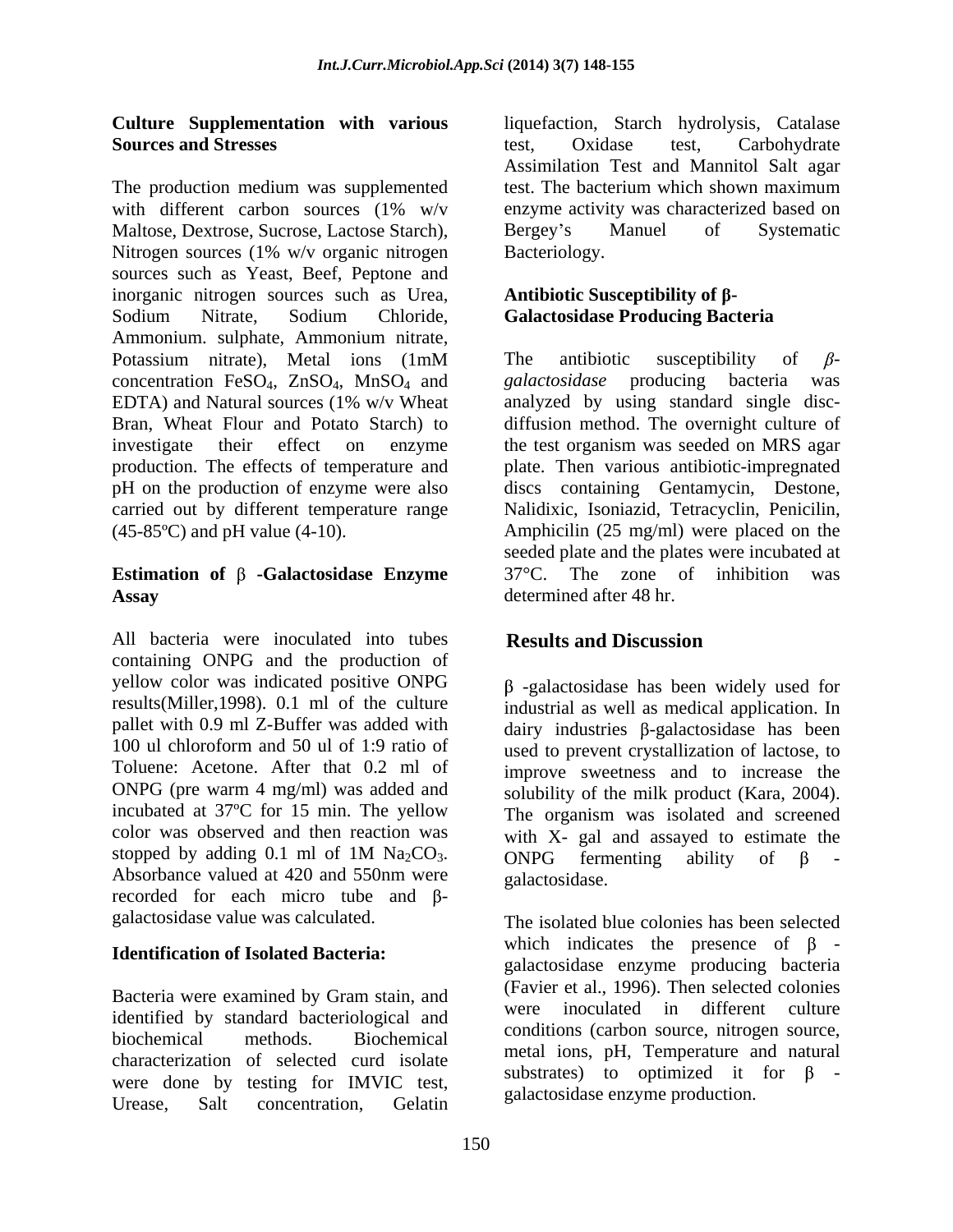starch), nitrogen sources (yeast extract, beef coloration. In case of pH the intensity of was found to be maximum at the color decreases from alkaline pH 10 to temperature  $45^{\circ}$ C &  $55^{\circ}$ C (Fig. 2).

source for the maximum production of enzyme. This is correlated with the findings extract and Yeast extract had an influence 4 and Table 2. over the enzyme production when compared

**Effect of differences sources on β-gal** to Urea, Peptone and Sodium chloride where **activity activity activity** was reduced as shown in Fig. 2. It was observed that, all the carbon sources who worked on the production of  $\alpha$ -(dextrose, maltose, lactose, sucrose and *galactosidase* activity. When the culture extract, peptone, urea, sodium nitrate, Metal ions at 1% concentration, enzyme ammonium nitrate, ammonium sulphate, activity was not observed. The pH value is sodium chloride and potassium nitrate) very important, the maximum production showed deep yellow coloration positive. was observed at pH 6.Yapi et al., 2009 Culture supplemented with natural sources reported that Bacillus sp. can be grown showed vary faint yellow coloration and maximally when the medium is maintained culture containing metal ions showed no at pH of 7. At Temperature Enzyme activity acidic medium pH 4 and when temperature Chakraborti et al., 2003 showed that  $\beta$ increases the activity of enzyme decreases galactosidase was produced at maximum from 45ºC to 85ºc. and 45ºC and 55ºC temp level when maintained at temperatures of37 shows faint yellow coloration as shown in ºC. Comparative values of maximum the Fig. 1. activity against all Culture conditions can be The carbon source is very essential for the detected by different biochemical methods effective production of the enzyme. Starch (ONPG, X-gal methods) confirmed each was found to be the most effective carbon other which were similar to previous works These findings are related to El-Shebay et al. supplemented with Natural substrates and was found to be maximum at the temperature  $45^{\circ}\text{C}$  &  $55^{\circ}\text{C}$  (Fig. 2). observed in Fig. 3 and Table 1. The results (Favier et al., 1996).

of Akcon. In most of the organisms, both the Antimicrobial Sensitivity: The antibiotic test organic and inorganic forms of nitrogen are was analyzed by single disc diffusion metabolized within the cell to produce method. The zone of inhibition shown in amino acids, proteins, nucleic acids, and cell Destine, Ampicillin, Penicillin, Tetracycline, wall components. Various nitrogen sources Nalidixic Acid and no zone of inhibition in were used, of which sources such as Beef Isoniazid and Gentamycin as shown in Fig. 4 and Table 2.

**Fig.1** The Effect of Different Sources (A- Carbon, B -Nitrogen, C- Natural and Metal) and Stresses (D- pH, E- Temperature) on  $\beta$ -gal Activity

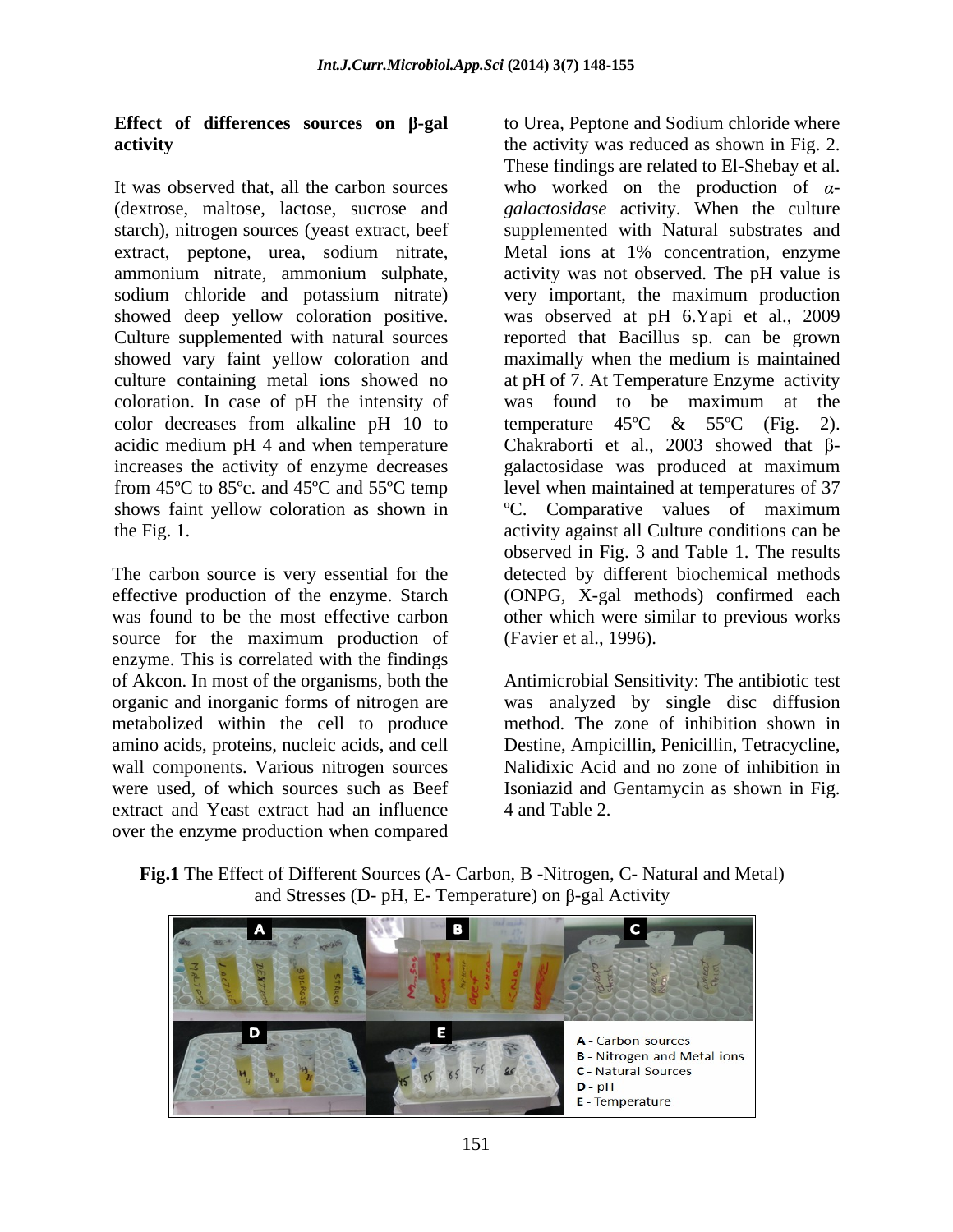

**Fig.2** Comparison of Enzyme activity within supplemented sources and stress itself

Fig.3  $\beta$ - Galactosidase Activity Against All Sources and Stress Conditions



**Table.1** Value of Enzyme activity after Supplementation of Different sources and stress **Conditions** 

|                             |                        | Maltose   Dextrose   Sucrose |                                                                                                   |        | Lactose   Starch   Yeast Extract | $\Box$ Beef Extract   Peptone   Urea   NaNO <sub>3</sub>   Control |                |                 |      |
|-----------------------------|------------------------|------------------------------|---------------------------------------------------------------------------------------------------|--------|----------------------------------|--------------------------------------------------------------------|----------------|-----------------|------|
| 0.085                       | <u>በ በ73</u><br>ט וט ט | 0.02<br>v.ve                 | 0.054<br>−יט.ט                                                                                    | 0.414  | 0.156                            | 0.212<br>0.614                                                     | 0.025<br>u.uuu | $0.129$ $0.103$ |      |
| <b>NaCl</b>                 | N <sub>H4SO3</sub>     |                              | $_3$   NH <sub>4</sub> NO <sub>3</sub>   KNO <sub>3</sub>   FeSO <sub>4</sub>   ZnSO <sub>4</sub> |        |                                  | MnSO <sub>4</sub>                                                  | <b>EDTA</b>    | <u>і п</u> Н    |      |
|                             | n nor<br>v.vvv         | 0.055                        | 0.023                                                                                             |        |                                  |                                                                    |                | 0.171           | 0.07 |
| $\mathbf{p}$ H <sub>8</sub> | $pH_{10}$              | Whea.                        | Wheat   Potato   Temp 45                                                                          |        |                                  | Temp 55                                                            | l Temp         | Temp   Temp     |      |
|                             |                        | bran                         | Flour                                                                                             | Starch |                                  |                                                                    |                |                 |      |
|                             | 0.093                  |                              |                                                                                                   |        |                                  | $\bigcap$ $\bigcap$ $\bigcap$<br>0.01                              |                |                 |      |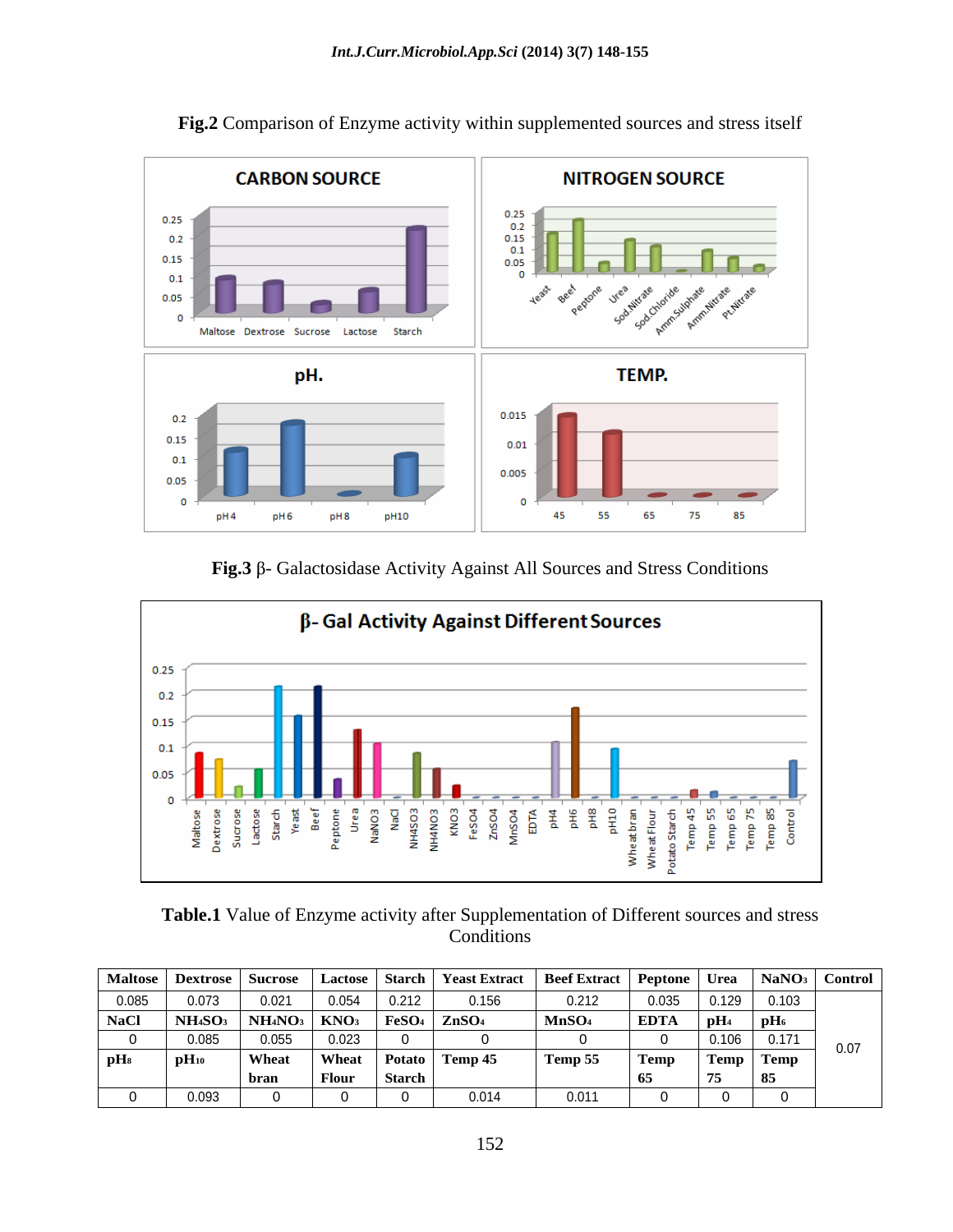

**Fig.4** Antimicrobial Activity of Isolated Microbe Against Different Antibiotics.

**Table.2** Zone of Inhibition Produced by Antibiotics Against Isolated Microbe

| <b>Antibiotics</b> | Zone of Inhibition (mm)   Sensitive/Resistant |  |
|--------------------|-----------------------------------------------|--|
| Destine            |                                               |  |
| Ampicillin         | $0.8\,$                                       |  |
| Penicillin         |                                               |  |
| Tetracycline       | 2. Q<br><u>، ، ،</u>                          |  |
| Nalidixic Acid     | 0.7                                           |  |
| Isoniazid          |                                               |  |
| Gentamycin         |                                               |  |

**+++ Highly Sensitive (>2.0) , ++ Moderately Sensitive (1.0 -2.0) , + Less Sensitive (< 1) , - Resistant (0)**

The curd isolate showed positive results in providing the necessary facilities and Indole and MR test , Starch, carbohydrates sincere thanks to Dr. Ravindra Kumar assimilation, where as negative results (CEO), Helix Biogenesis, Noida, for showed in citrate test, VP test, catalase, supporting and encouraging us for the gelatin liquification, urease, oxidase and mannitol. Through the conclusion of these<br>higher tests the *Lattobacillus* References biochemical tests *Lactobacillus delbrueckii* was identified. Maximum production of enzyme was obtained in Starch supplemented medium and in galactosidase: review of recent comparison along pH at 6 and research related to technological

## **Acknowledgement** 1771

Authors wish to thank the Helix Biogenesis, Noida, especially the Director Mr. Avinash Shrivastava for giving us the opportunity to carry out our work and

research work.

### **References**

- Temperature at 45°.  $\qquad \qquad \text{application, nutritional concerns, and}$ Richmond ML, Gray JI, Stine CM. 1981. galactosidase: review of recent immobilization. J Dairy Sci 64: 1759 1771
	- Ladero M, Santos A, García-Ochoa F. 2000. Kinetic modeling of lactose hydrolysis with an immobilized beta galactosidase from Kluyveromyces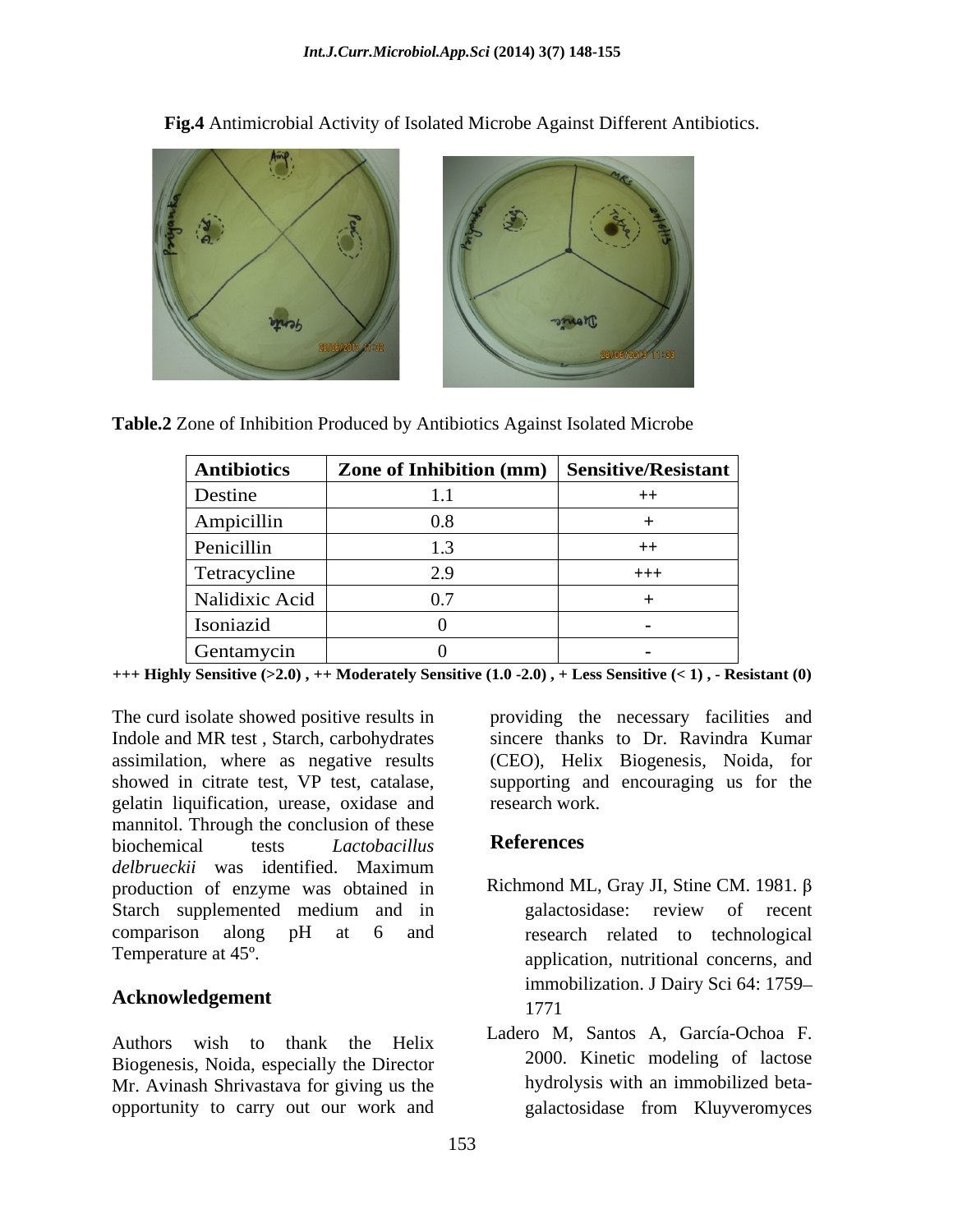- Ladero M, Santos A, Garcia JL, Garcia- Microb Technol 29: 181–193 Protein Expr Purif 21: 24–29.
- AV, Pessela BCC, Garcia-Ochoa F.
- Jurado E, Camacho F, Luzon G, Vicaria proposed for enzymatic hydrolysis of
- Sener N, Apar DK, Ozbek B. 2006. A and  $\beta$  galactosidase stability under
- Haider T, Husain Q. 2008. Concanavalin A
- 
- Bayramoglu G, Tunali Y, Arica MY. 2007. Res Int 36: 895–904. Immobilization of  $\beta$  galactosidase

fragilis. Enzyme Microb Technol 27: onto magnetic poly (GMA-MMA) 583 592. beads for hydrolysis of lactose in bed reactor. Cataly Comm 8: 1094-1101.

- Ochoa F. 2001. Activity over lactose Nagy Z, Kiss T, Szentirmai A, Biró S. and ONPG of a genetically 2001. Beta-galactosidase of engineered  $\beta$  galactosidase from Penicillium chrysogenum: Escherichia coli in solution and production, purification, and immobilized kinetic modeling. Enzy 2001. Beta-galactosidase of Penicillium chrysogenum: production, purification, and characterization of the enzyme.<br>Protein Expr Purif 21: 24–29.
- Ladero M, Santos A, Garcia JL, Carrascosa Flood MT, Kondo M. 2004. Toxicity 2002. Studies on the activity and preparation produced by Penicillium stability of  $\beta$  galactosidase from multicolor. Regul Toxicol Pharmacol Thermus sp. strain T2 and from  $40:281-292$ . evaluation of a beta-galactosidase preparation produced by Penicillium multicolor. Regul Toxicol Pharmacol 40: 281 292.
	- luveromyces fragilis. Enzy Microb Haider T, Husain Q. 2007a. Preparation of Technol 30: 392–405 **Example 1** lactose free milk by using ammonium JM. 2002. A new kinetic model almonds. J Sci Food Agric 87: 1278 lactose free milk by using ammonium sulphate fractionated proteins from 1283
	- lactose by a galactosidase from Picard C, Fioramonti J, Francois A, Kluyveromyces fragilis. Enzy Microb Robinson T, Neant F, Matuchansky Technol 31: 300 309. modeling study on lactose hydrolysis physiological effects and clinical sonication. Proc Biochem 41: 1493– 495–512. C. 2005. Review article: bifidobacteria as probiotic agents - benefits. Aliment Pharmacol Ther 22: 495–512.
	- 1500 Vasiljevic T, Jelen P. 2002. Lactose layered calcium alginate-starch beads immobilized beta galactosidase as a  $\qquad \qquad$  of crude  $\beta$  galactosidase extracts from therapeutic agent for lactose Lactobacillus bulgaricus 11842. intolerant patients. Int J Pharm 359: Innov Food Sci Emerg Technol 3:  $175-184.$ hydrolysis in milk as affected by neutralizers used for the preparation of crude  $\beta$  galactosidase extracts from Lactobacillus bulgaricus 11842. 175–184.
- Kim JW, Rajagopal SN. 2000. Isolation Vinderola CG, Reinheimer JA. 2003. and characterization of beta Lactic acid starter and probiotic galactosidase from Lactobacillus crispatus. Folia Microbiol (Praha) 45 29 34 biological barrier resistance. Food bacteria: A comparative in vitro study of probiotic characteristics and Res Int 36: 895–904.